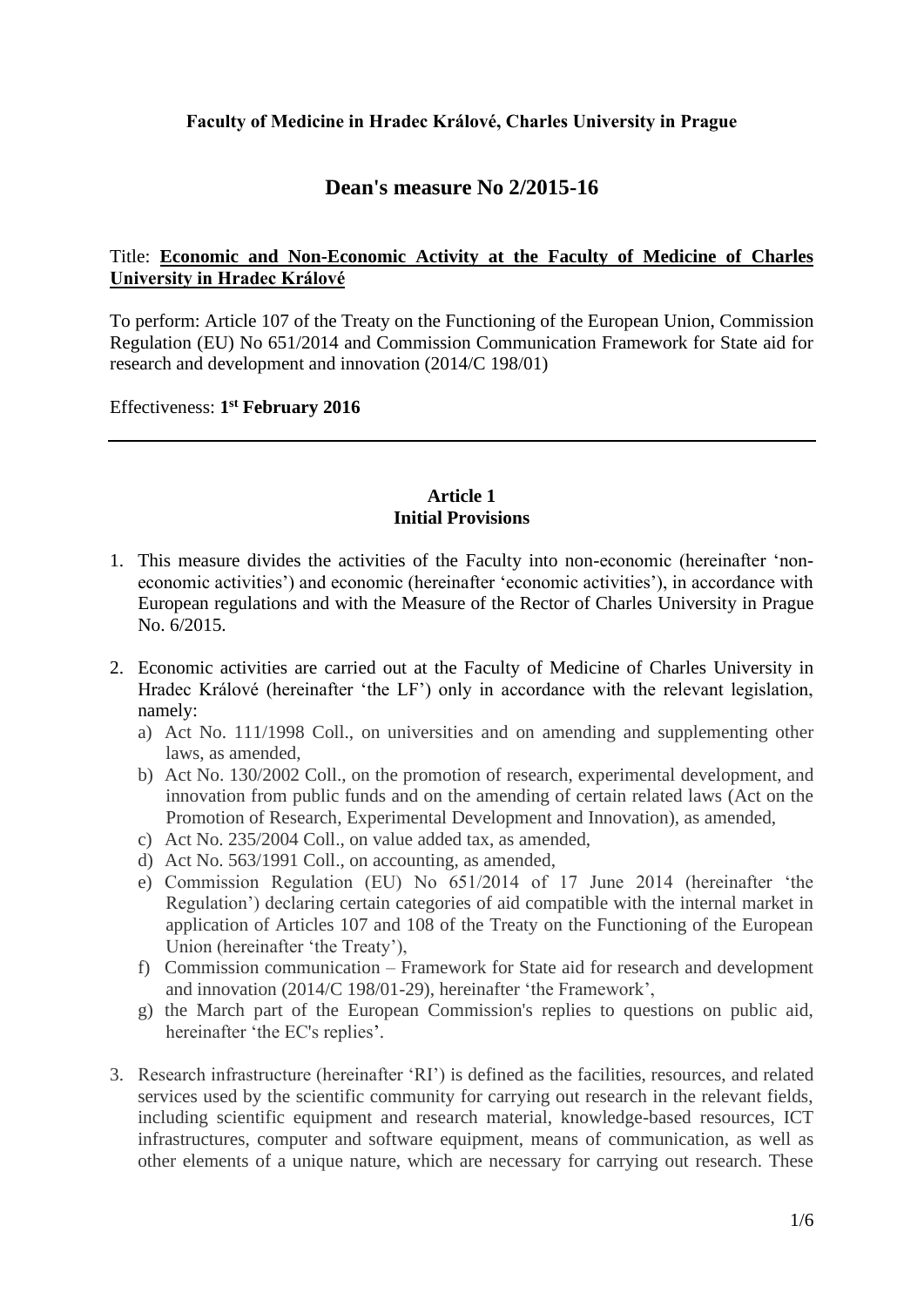infrastructures can be deployed within the network (organized network of resources) according to the Framework.

4. The relevant entity (hereinafter 'RE') is an organizational unit, department or laboratory capable of carrying out the activities of autonomous research or public dissemination of knowledge, etc., i.e. activities defined in point 19 of the Framework, having regard to its organizational structure, capital, material, and labour.

#### **Article 2 Definition of Non-Economic Activity**

- 1. Non-economic activity is an activity which does not constitute offering goods or services on relevant markets within the meaning of EU law and case law. Non-economic activity may usually be supported by the state or through state or public funds and Article 107 of the Treaty may not cover its promotion.
- 2. In general, the following activities can be considered as non-economic activities:
	- a) primary activities of research organizations and research infrastructures, in particular:
		- 1) training to increase numbers and improve the qualifications of human resources (public education organized within the national education system, which is largely or entirely financed by state resources and controlled by the state);
		- 2) independent research and development (hereinafter 'R&D') in order to gain new knowledge and to better understand the subject, including cooperative R&D, where the cooperation, in which the research organization or research infrastructure is involved, is effective;
		- 3) the public dissemination of research results on a non-exclusive and nondiscriminatory basis (for example, through teaching, open access databases, publicly accessible publications or open software);
	- b) knowledge and technology transfer activities where they are carried out either by a research organization or research infrastructure (including their departments or branches), or jointly with or on behalf of other such entities, and where all profits from those activities are reinvested in the primary activities of the research organization or research infrastructure. The non-economic nature of these activities is maintained even in the case of the outsourcing of the appropriate services to third parties through an open procurement procedure.

#### **Article 3 Definition of Economic Activity**

- 1. Economic activity is any activity designed to offer goods or services on the market within the meaning of EU law and case  $law - e.g.$  judgments of the European Court of Justice 118/85, C-35/96, C-180/98 to C-184/98.
- 2. The performance of economic activities at the LF is decided by the Dean.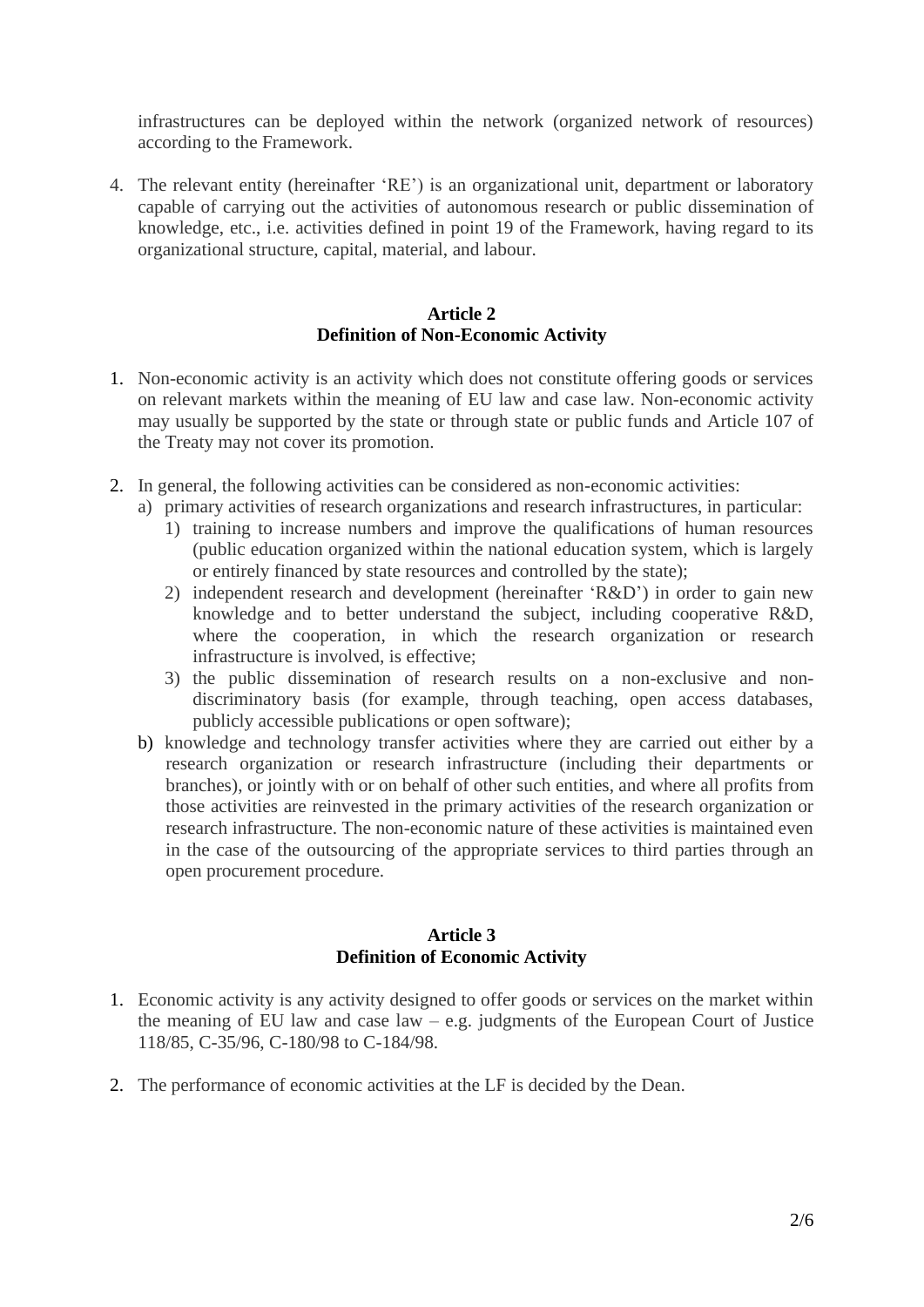# **Article 4 Separate Monitoring of Non-Economic and Economic Activities**

- 1. In order to unify the accounting monitoring of the non-economic and economic activities at the LF, all accounting centres shall monitor the costs and revenues separately by means of a separate distinguishing sign '2' for non-economic activity and the symbol '5' for economic activity. For further identification of the activity, the cost centre number is used in the EIS, where the fourth digit of this code for economic activities is always 6, 7 or 8. The other numeric signs always refer to non-economic activities. The initial designation of the centre within the EIS is carried out by the department's responsible employee (authorizing officer) in cooperation with the Economic Division of the LF. For boundary operations, the authorizing officer of the operation must provide the Economic Division of the LF with a written justification for the decision in the event of being classified as a noneconomic activity.
- 2. As part of the separation of non-economic and economic activities, the records of profit and loss are processed in the EIS system, which must correspond to the overall profit and loss records for the LF without this separation.
- 3. The assessment of whether the revenue or expenditure is non-economic or economic shall be carried out by the authorizing officer of the operation or by the responsible senior manager authorized to manage the funds of a particular department or project within the scope of the delegated powers, in accordance with the Rules for the Implementation of the Financial Control at the LF.
- 4. In order to prevent the granting of unauthorized indirect state aid, the LF, in cooperation with undertakings, shall proceed in such a way that the cooperation can only take place under the conditions laid down in Chapter 2.2 of the Framework, or in a similar way under those conditions, so that there is no undue advantage for those undertakings.

## **Article 5 Common Provisions for Non-Economic and Economic Activities**

- 1. Since the Measure of the Dean of the LF provided that **the relevant entity is the LF as a**  whole, economic activities must be of a purely ancillary nature and be carried out to a limited extent. Economic activities must be directly related to the operation of the LF as RE and must be necessary to its operation or inseparably linked to the main non-economic use.
- 2. The capacity to use the resources of RE for economic activities shall not exceed 20% of the total annual capacity per calendar year – see Annex 1.
- 3. The financing of non-economic activities and economic activities, the costs, and revenues of the relevant types of activities must be recorded separately on the basis of consistently applied and objectively justifiable cost accounting principles.
- 4. The Dean of the LF is responsible for fulfilling the conditions of point 20 of the Framework.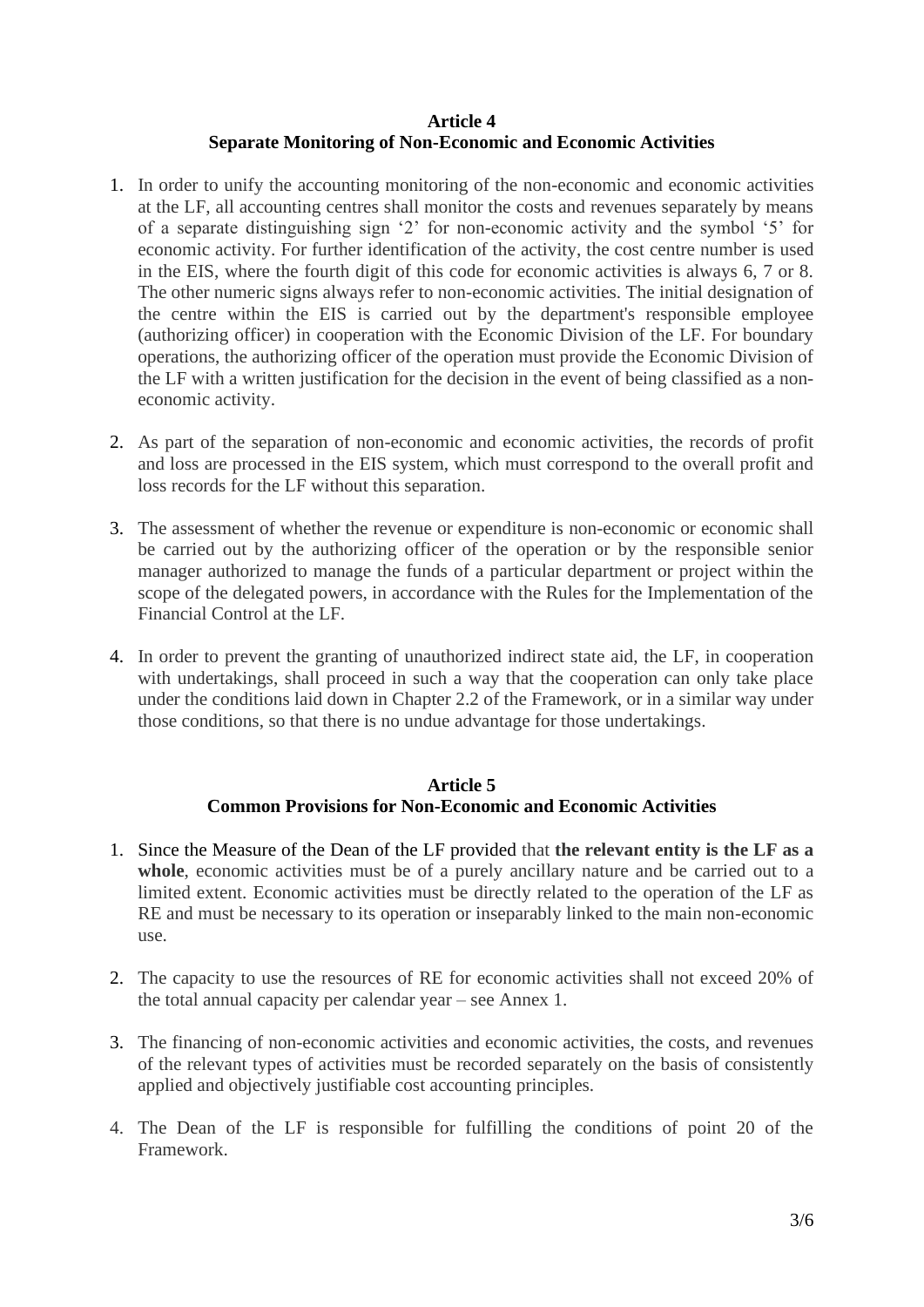5. Examples of non-economic and economic activities are listed in Annex 2 to this Measure.

### **Article 6 Use of Profits from Non-Economic and Economic Activities**

- 1. Any profit resulting from knowledge and technology transfer activities that will be of a non-economic nature shall be reinvested in the primary activities of the research organization, the LF.
- 2. In the case of a specific adjustment of the use or reinvestment of the profit generated by the economic activity by the provider of public funds (e.g. Ministry of Education, Youth and Sports, grant agency, etc.), the LF will follow this specific adjustment.
- 3. The Dean of the LF is responsible for using and reinvesting profits.

### **Article 7 Final Provisions**

- 1. The breakdown of the LF's activities into non-economic and economic is not the same as the breakdown of the activities into ancillary and principal activities and is not the same as the breakdown into economic and non-economic activities in the context of taxes.
- 2. Accounting for non-economic activities and economic activities by means of a separate sign, defined by Bursar's letter of 30<sup>th</sup> December 2014 to the secretaries and directors Ref. 14446/2014-II, is considered to be the separation under this Measure.
- 3. The Faculty will use the information provided by the Economic Department of the Rectorate of the Charles University in Prague, No. 28/2015, always as amended, as a methodology to ensure the separation of activities.
- 4. This Measure is connected to the Rector's measure No. 6/2015 of 16<sup>th</sup> February 2015 and its amendment performed by the Rector's measure No. 40/2015 and shall take effect on 1st February 2016.

In Hradec Králové on 11<sup>th</sup> January 2016

Prof. MUDr. RNDr. Miroslav Červinka, CSc. Dean of the Faculty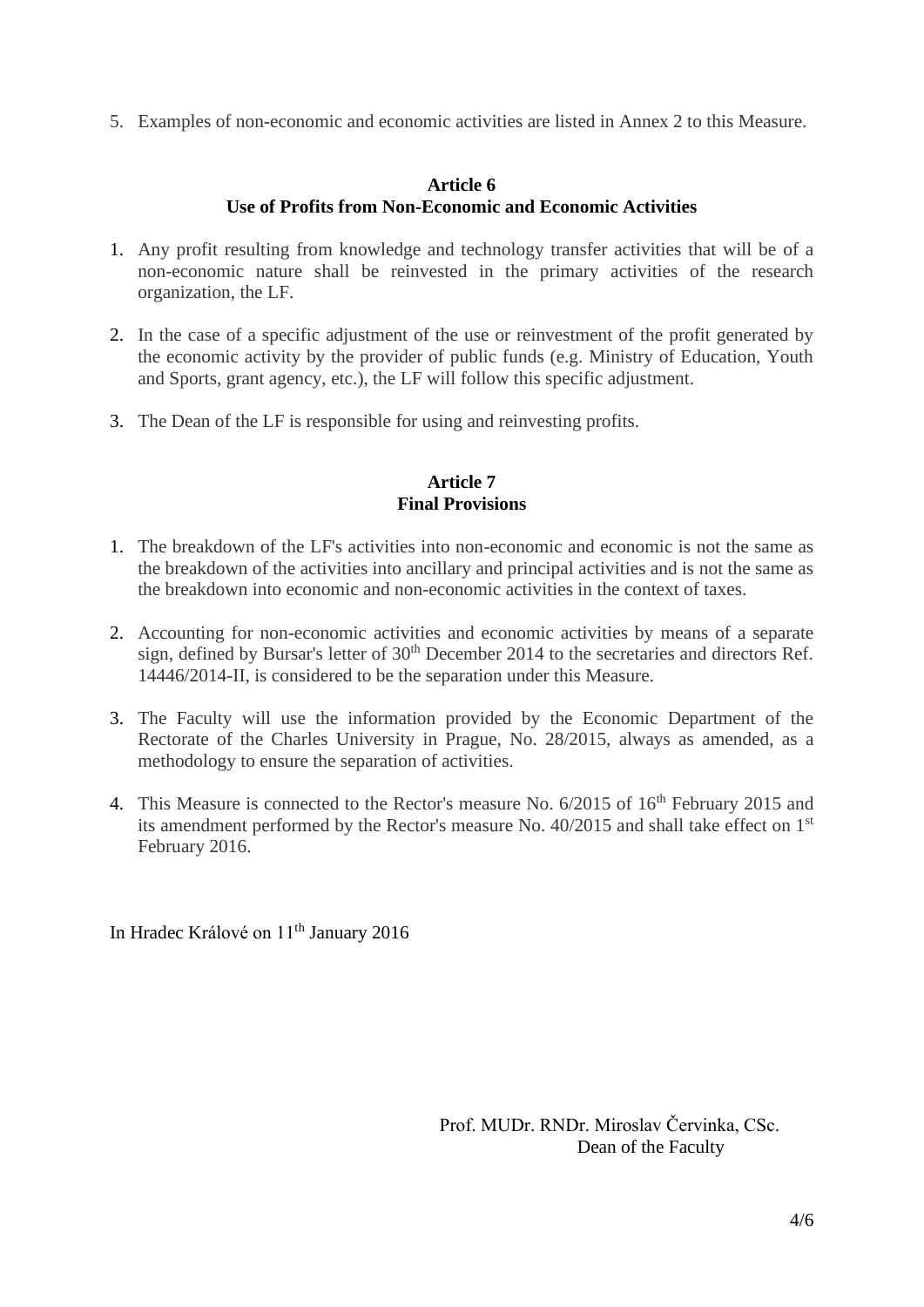# **Calculation of the Ratio of Annual Capacity between Non-Economic and Economic Activities**

The determination of capacity is derived from inputs, i.e. costs incurred e.g. for workers, materials, services, assets, etc. If the cost cannot be clearly allocated to the economic activity, it is always a so-called overhead cost, and the percentage of the actual costs to the total revenue for the previous calendar year is used. Overheads shall include, in particular, energy consumption, cleaning services, maintenance, OVT services, medical libraries, etc. A separate accounting record shall be kept in order to record the costs, where the resources generated for these activities will also be recorded separately.

|  |                      |  | All costs associated with the performance of economic |  |
|--|----------------------|--|-------------------------------------------------------|--|
|  | activities at the LF |  |                                                       |  |

Annual total capacity  $=$ 

Total LF costs